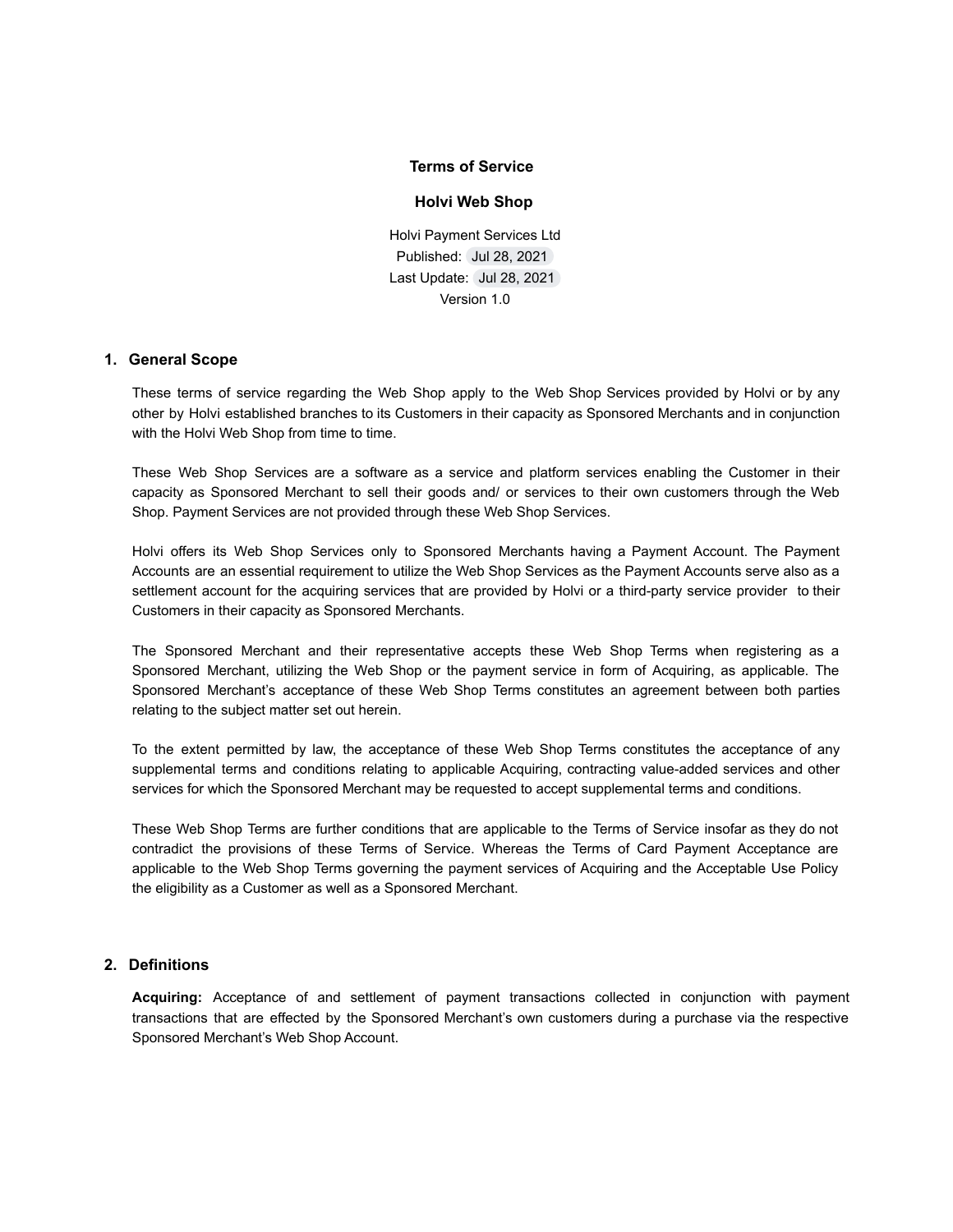**Customer:** Is the natural or legal person with a bona fide business purpose in whose name the Payment Account is opened.

**Holvi**: Holvi Payment Services Ltd., including any branch being established, also referred to in these Web Shop Terms as "we", "us" and "our".

**Web Shop:** is a white-label solution provided by Holvi to its Customers, in their capacity as Sponsored Merchants, utilizing the Web Shop Services through https://holvi.com/shop/[name [of Sponsored Merchantmerchant](https://holvi.com/shop/%5Bmerchant) name].

**Payment Account:** Is a business account created for a Customer in the Holvi Service for executing Payment Transactions regarding placing, transferring or withdrawing funds.

**Sponsored Merchant**: are Customers with a Payment Account who additionally uses the Web Shop Services through the Web Shop in order to sell their goods and/ or services to their own customers and that furthermore, obtains acquiring services either directly or indirectly from Holvi or an acquiring partner of Holvi to settle the effected card payments of their own customers.

**User**: Is the natural person using the Holvi Services and authorized by the Customer to use the Customer's Payment Account on behalf of the Customer.

**Web Shop Account**: Is a business account that is created for a Sponsored Merchant for executing their retail business and that is linked directly to the Sponsored Merchant's Payment Account and as settlement account of receiving the acquired amounts from their own customer in turn.

**Web Shop Services:** are software as a service and platform services enabling the Customers in their capacity as Sponsored Merchant to sell their goods and/ or services to their own customers through the Web Shop.

**Web Shop Terms:** means these terms of service by Holvi Payment Services Ltd, published on the date referred to on the covering sheet above and amended from time to time.

#### **3. Activating your Web Shop Account and its general Terms**

- **3.1.** To utilize the Web Shop Services the Sponsored Merchant must have an active Web Shop Account and in turn also an active Payment Account as such. Therefore, the Sponsored Merchant must also comply with all the provisions as set forth in the Terms of Service in conjunction with the Payment Account.
- **3.2.** By activating the Web Shop Account, the Sponsored Merchant hereby understands and confirms that he/ she/ it is solely responsible for every content and activities related to their Web Shop Account as well as goods being distributed via the Web Shop Account.
- **3.3.** Furthermore, the Web Shop is not a marketplace, due to the fact that any agreement is concluded directly between the respective Sponsored Merchant and their own customers, via the respective Web Shop Account, themselves.
- **3.4.** If the Sponsored Merchant is a legal person, it shall authorize one or more natural persons to use the Sponsored Merchant's Web Shop Account on behalf of the Sponsored Merchant. Such authorization shall include, without limitation all activities being related to the Web Shop Account, and contracting value-added services made available by Holvi or third party service providers, on behalf of the Sponsored Merchant, also in their capacity as Sponsored Merchant. The Sponsored Merchant is liable for any use of the Web Shop Account, including the authorized persons' use.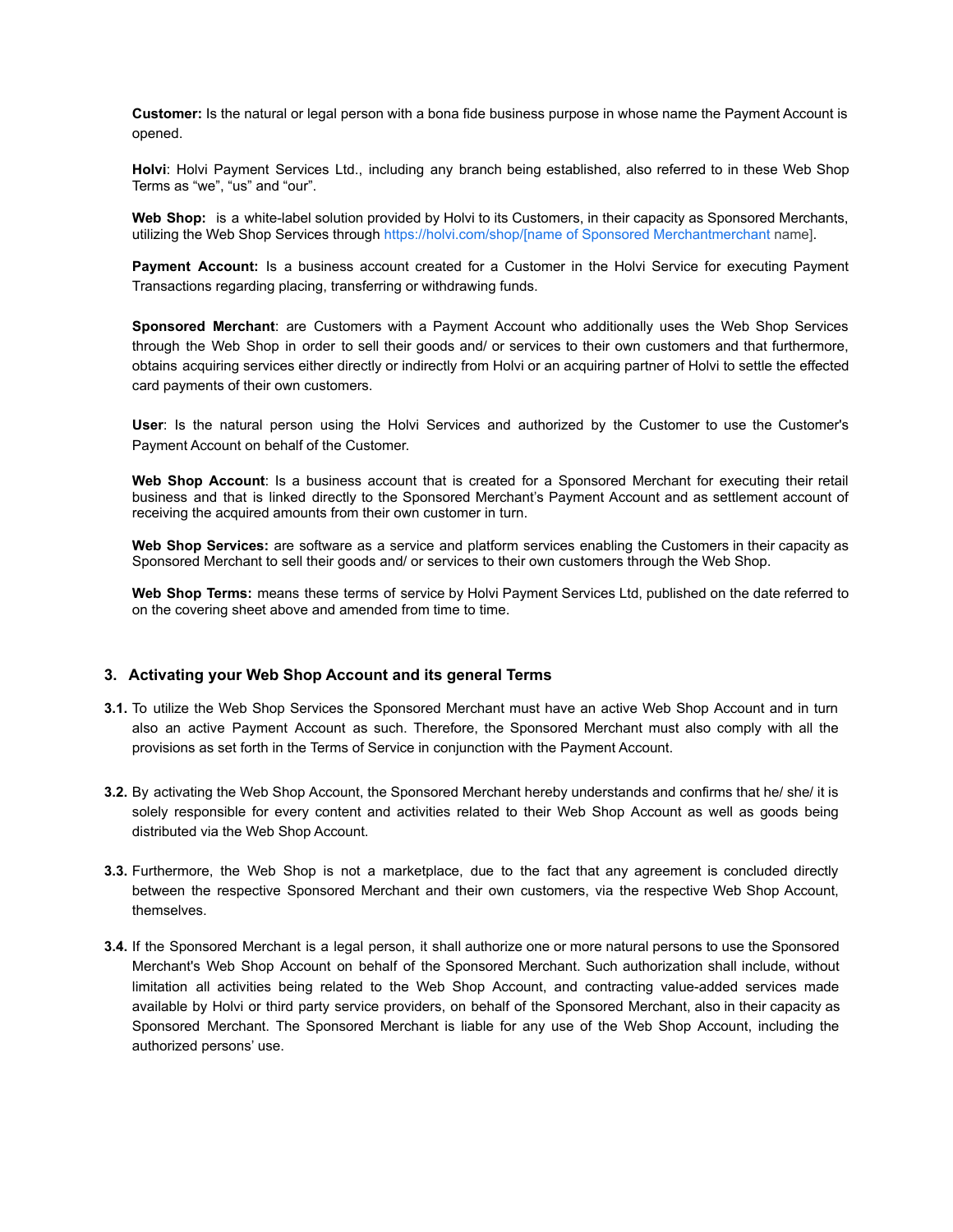**3.5.** It is the Sponsored Merchant's responsibility to determine what, if any, taxes apply in connection with the Sponsored Merchant's use of the Web Shop Account. It is solely the Sponsored Merchant's responsibility to assess, collect, report, or remit the correct tax to the proper tax authority, including, without limitation, to collect and remit any applicable value added taxes in the relevant jurisdiction. Holvi will not determine whether a Sponsored Merchant's Web Shop Account or a Sponsored Merchant's use of a Web Shop Account is applicable to taxation, nor will Holvi, calculate, collect, report, or remit any taxes to any tax authority in respect of a Sponsored Merchant's Web Shop Account or a Sponsored Merchant's use of the Web Shop Account, value-added services or any underlying transactions. If Holvi is obligated to pay any tax in any jurisdiction in respect of a Sponsored Merchant's Web Shop Account or a Sponsored Merchant's use of the Web Shop Account, the Sponsored Merchant is liable to compensate Holvi with the same amount as Holvi has been obligated to pay.

# **4. Your Obligations as a Web Shop-User**

- **4.1.** The User may use the Web Shop Account with the credentials provided by Holvi. All actions executed in conjunction with the respective Web Shop Account with the respective User's credentials are binding on the respective Sponsored Merchant.
- **4.2.** The User shall keep the credentials secret and shall not disclose them to unauthorized third parties.
- **4.3.** The Sponsored Merchants represent and warrants that all agreements that are executed with their own customers, are valid and the products and/or services are marketed and delivered to the Sponsored Merchant's customers in accordance with the applicable law and the respective agreements. The Sponsored Merchants shall be responsible for the contractual relation with their customers as specified by the applicable law and the respective agreements.
- **4.4.** Furthermore, the Sponsored Merchants shall indicate in conjunction with their Web Shop Account the price and shipping costs regarding goods or services being sold and provide all other information required by applicable laws. This also entails the issuing of valid invoices to their own customers, according to applicable law.
- **4.5.** Holvi shall have the right, without prior notice, to lock an User's credentials and prevent the Sponsored Merchant's 's access to its Web Shop Account if there is a reason to suspect unauthorized use. Holvi shall not be liable for any damages which are caused to the Sponsored Merchant or a third party due to the fact that the credentials are locked in accordance with the above.
- **4.6.** The Sponsored Merchant is obliged to follow the guidelines published by Holvi from time to time relating to security protection of Web Shop Accounts.
- **4.7.** The Sponsored Merchant is responsible for ensuring that only such Users of Web Shop Service whom the Sponsored Merchant has authorized and who have been registered as Users are able to use the Web Shop Account Account and have access to the credentials.
- **4.8.** The Sponsored Merchant is liable for the damage caused, if the Sponsored Merchant has acted fraudulently, intentionally against these Web Shop Terms or the security guidelines issued by Holvi, or grossly negligently.

# **5. Our Rights**

**5.1.** Holvi is entitled, without the acknowledgement of any obligation, to remove content in the respective Web Shop Accounts and suspend or terminate these Web Shop Accounts as set forth in Section 10 of these Web Shop Terms.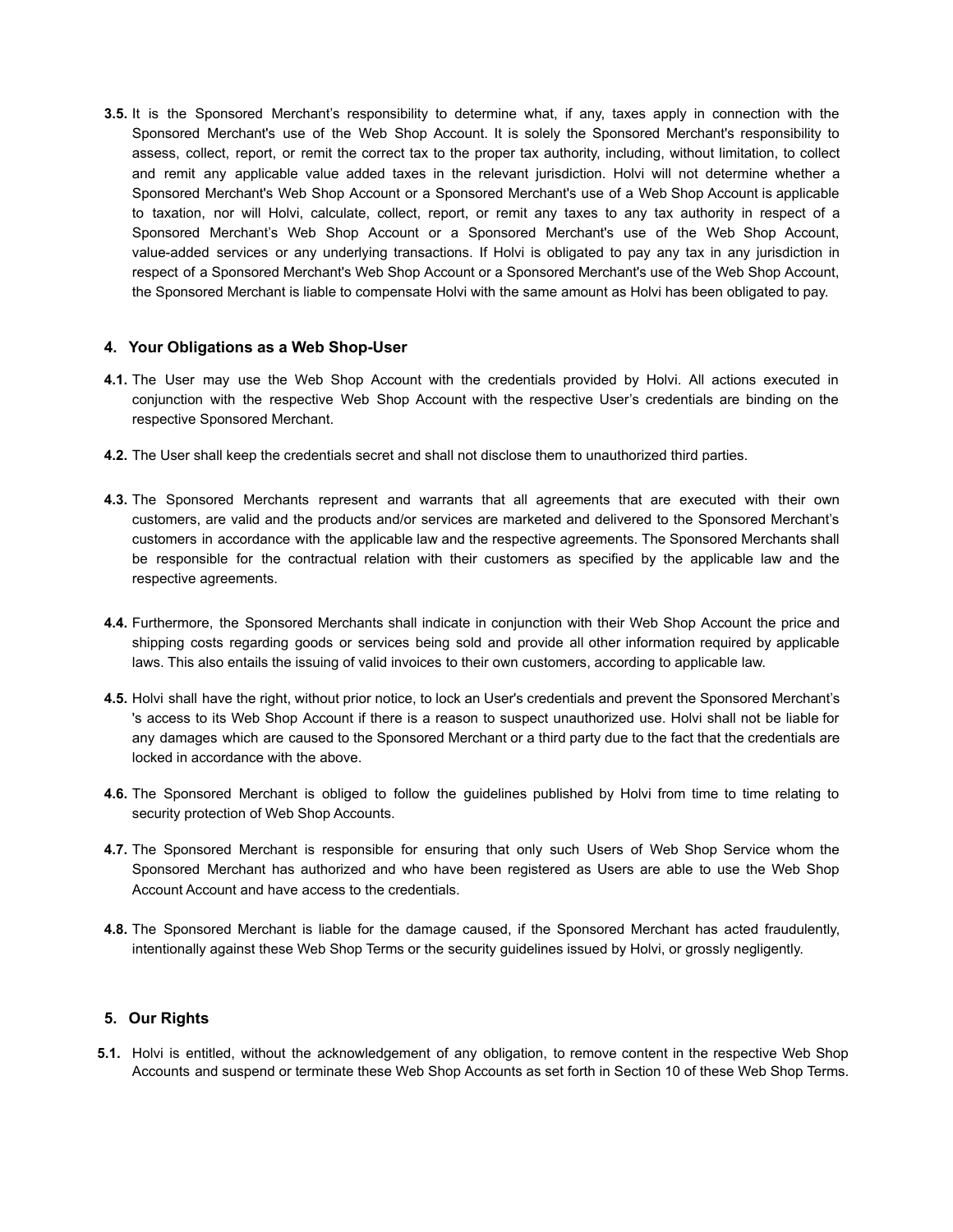This, particularly if goods or services offered via the respective Web Shop Account, or content uploaded via the Web Shop Account violate the Acceptable Use Policy or any applicable law.

- **5.2.** Holvi does not perform any screening of the content being uploaded in the respective Web Shop Account and it is in our sole discretion to refuse or remove any content from the respective Web Shop Account including the Web Shop Account as such.
- **5.3.** Holvi reserves the right to provide its services to the respective Sponsored Merchant's competitors and make no promise of exclusivity in any particular market segment.

# **6. Intellectual Property and Customer Content**

- **6.1.** Holvi does not have any intellectual property rights regarding the content that is uploaded/ provided by the respective Sponsored Merchant in its Web Shop Account, as the entire content and materials belong to the sole property of the respective Sponsored Merchant.
- **6.2.** The Sponsored Merchant consents to the following when making its content public through its respective Web Shop Account:
	- **6.2.1.** Third-parties may view the content attached to the respective Web Shop Account;
	- **6.2.2.** Holvi may store, and in the case of content that the Sponsored Merchant has posted publicly, display and uitilize this content; and
	- **6.2.3.** Holvi can, at any time, review and delete all the content submitted to its Web Shop Services, without acknowledging any obligation to do so.
- **6.3.** The Sponsored Merchant remains the sole owner of all uploaded materials in the respective Web Shop Account. However, each respective Sponsored Merchants agrees that third parties may view all content that has been posted publicly to the respective Web Shop Account. The Sponsored Merchant is solely responsible for compliance of the uploaded content with any applicable laws or regulations.
- **6.4.** The Sponsored Merchants grants Holvi a non-exclusive right and license to use the names, trademarks, service marks and logos in conjunction with the Sponsored Merchant's respective Web Shop Account for purposes of promotion.

### **7. Acceptable Use Policy**

The Acceptable Use Policy sets out the specific terms and restrictions relating to the use of inter alia of the Web Shop Services or value -added services. The general Acceptable Use Policy which applies to all Holvi Services at any given time is available at our Website. The general Acceptable Use Policy is subject to change as described in the policy.

#### **8. Data protection**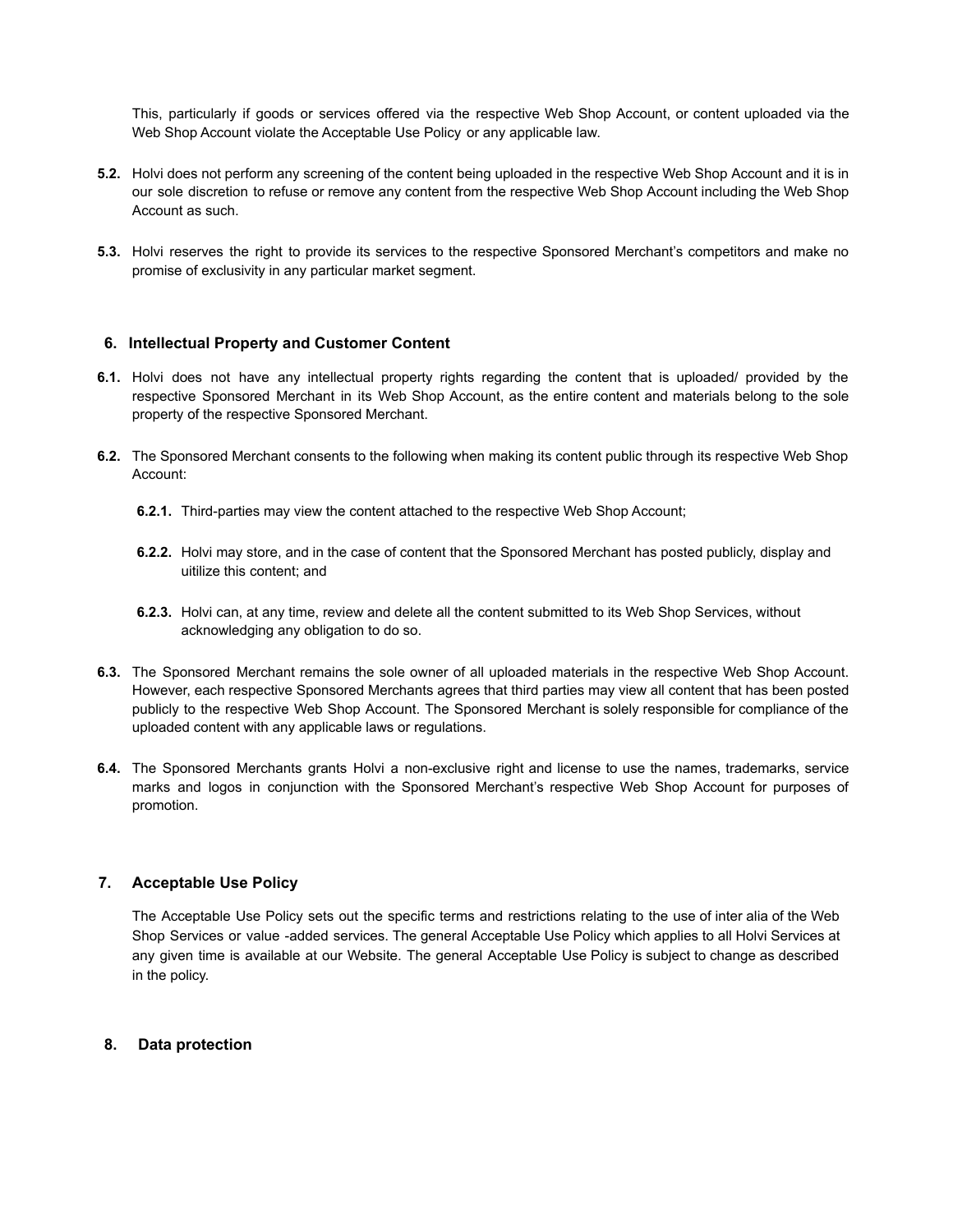Holvi collects and processes personal data for the purposes ofh the Web Shop Services in the capacity of a controller. The Privacy Policy available at our Website. In addition, Holvi processes personal data on behalf of Sponsored Merchant in the capacity of a processor. Such processing is covered by Holvi Data Processing Agreement, available at our Website. Holvi processes the data in accordance with these Terms, applicable service descriptions and the Data Processing Agreement.

# **9. General limitations of liability**

- **9.1.** IN NO CIRCUMSTANCE SHALL HOLVI BE LIABLE FOR DEFECTS OR DELAYS IN PRODUCTS OR SERVICES OF THE SPONSORED MERCHANT OR THIRD PARTIES THAT ARE THE SUBJECT MATTER OF THE RELEVANT TRANSACTION CONDUCTED VIA THE WEB SHOP.
- **9.2.** TO THE EXTENT PERMITTED BY APPLICABLE LAW, HOLVI IS LIABLE ONLY FOR DIRECT DAMAGES CAUSED BY ITS BREACH OF THESE TERMS OF SERVICE OR THE APPLICABLE LAW. HOLVI IS NOT LIABLE FOR ANY INDIRECT OR CONSEQUENTIAL DAMAGES (INCLUDING LOSS OF PROFIT) UNLESS CAUSED BY WILLFUL MISCONDUCT OR GROSS NEGLIGENCE BY HOLVI.
- **9.3.** The Sponsored Merchant is entitled to compensation from Holvi only if the Sponsored Merchant informs about the breach that entitles it to damages within a reasonable time after the Sponsored Merchant has noticed the error or the Sponsored Merchant should have noticed it. In no event shall Holvi's total aggregate liability towards the respective Sponsored Merchant exceed the total fees payable by the respective Sponsored Merchant to Holvi for the preceding twelve (12) month period.
- **9.4.** The Sponsored Merchant indemnifies and holds Holvi and any other affiliated company of Holvi harmless from any claim or demand, including reasonable attorneys' fees, made by any third party due to or arising out of your breach of these Web Shop Terms, or the violation of any law or the rights of a third party.
- **9.5.** Holvi is not liable for any damages caused by events of force majeure.
- **9.6.** The Sponsored Merchant is independently responsible for abiding with the relevant laws and regulations relating to its own business and operations. Holvi is not engaged in rendering legal, accounting, tax, or other professional advice and services. In no event will Holvi be liable to the Sponsored Merchant or anyone else for any decision made or action taken in reliance on the information from the value-added services.
- **9.7.** It is the Sponsored Merchant's responsibility to determine what, if any, taxes apply in connection with the Sponsored Merchant´s use of the Web Shop Services or any value-added services. It is solely the Sponsored Merchant's responsibility to assess, collect, report, or remit the correct tax to the proper tax authority, including, without limitation, to collect and remit any applicable value added taxes in the relevant jurisdiction. Holvi is not obligated to, nor will Holvi determine which taxes apply, calculate, collect, report, or remit any taxes to any tax authority in respect of Sponsored Merchant's use of the Web Shop Services or any other value-added services or any underlying transactions.
- **9.8.** HOLVI DOES NOT WARRANT, AND HEREBY EXCLUDES ANY WARRANTIES WHETHER EXPRESS OR IMPLIED, THAT THE WEB SHOP SERVICES OR ANY OTHER VALUE-ADDED SERVICES MADE AVAILABLE TO SPONSORED MERCHANTS WOULD BE ERROR FREE, WOULD BE AVAILABLE AT ANY GIVEN TIME, OR WOULD FIT FOR THE INTENDED PURPOSE OF THE SPONSORED MERCHANT. HOLVI'S SOLE OBLIGATION, AND SPONSORED MERCHANT'S SOLE REMEDY, IN THE EVENT OF AN ERROR OR UNAVAILABILITY OF THE WEB SHOP SERVICES OR A VALUE-ADDED SERVICE IS TO MAKE ITS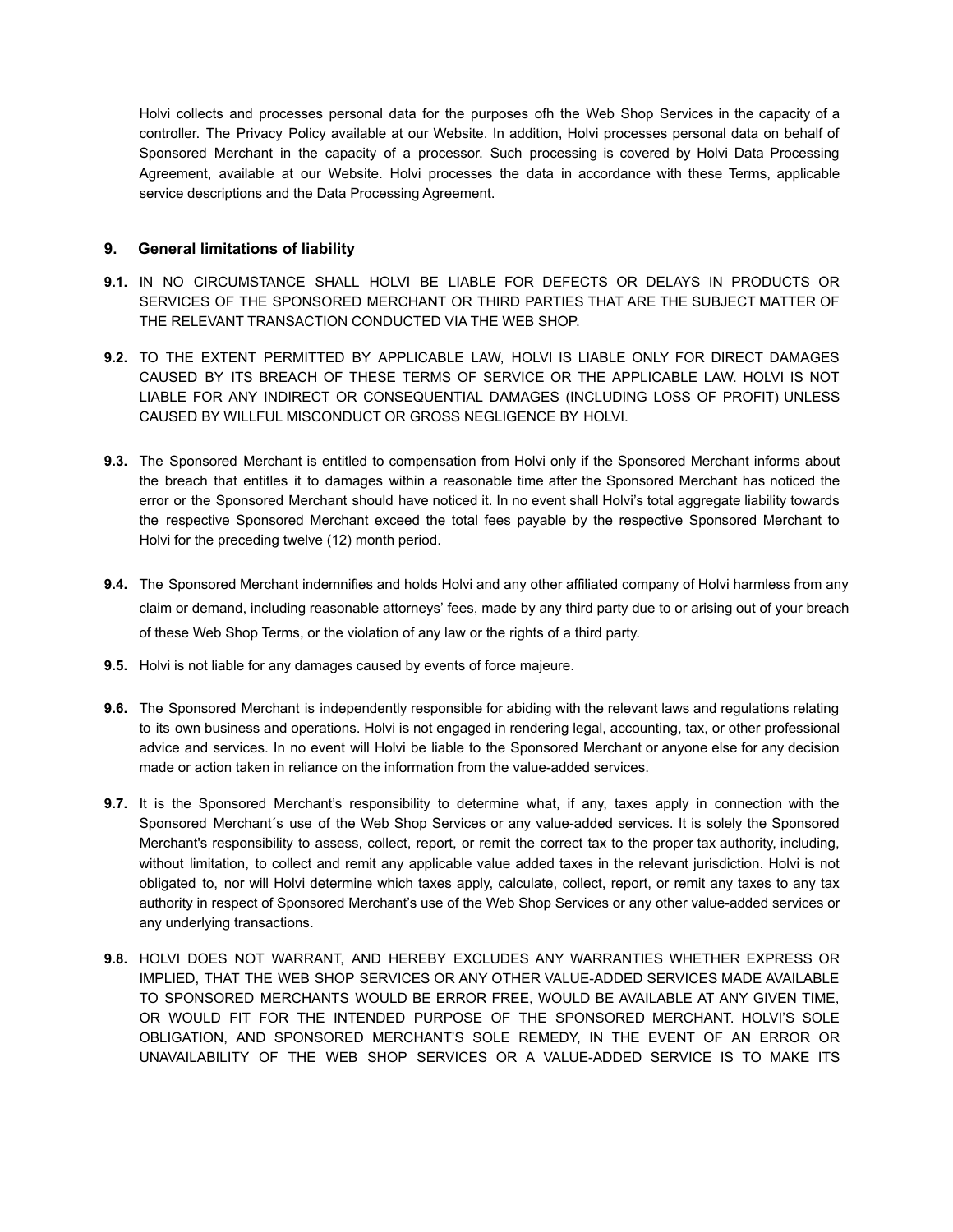REASONABLE EFFORTS TO RECTIFY THE ERROR OR UNAVAILABILITY OR, AS APPLICABLE, PURSUE THE CONTRACTUAL RIGHTS AVAILABLE FOR HOLVI AGAINST THE THIRD PARTY SERVICE PROVIDER IN ORDER TO RECTIFY THE ERROR OR UNAVAILABILITY.

# **10. Suspension and Termination**

- **10.1.** Holvi has the right to suspend the Web Shop Services or provision of individual products on the Web Shop at any time with immediate effect (and until the cause has been remedied or the agreement terminated) without any prior notice to the Sponsored Merchant if:
	- a) any of the information that the Sponsored Merchant has provided during application or account opening process was incorrect; or
	- b) if, in Holvi's discretion, it is necessary for security reasons; or
	- c) there is a suspicion or to prevent suspected unauthorised or fraudulent use of the Web Shop Account or any security credentials related to any services being provided by Holvi; or
	- d) if required by any legal obligations or requirement; or
	- e) if there is reason to believe that the Sponsored Merchant is in material breach of these Web Shop Terms, any supplementary terms, Acceptable Use Policy or any applicable law; or
	- f) there is reason to believe that the Sponsored Merchant has used, or intends to use the Web Shop Services in a grossly negligent manner or for fraudulent or other unlawful purposes.
- **10.2.** The Sponsored Merchant has the right to terminate the Web Shop Services and these Web Shop Terms for convenience with immediate effect at any time until the end of as of a respective month, by a written notice to Holvi. Notwithstanding the termination, the Sponsored Merchant will remain responsible for any transactions that have been made from the Web Shop Account before Holvi received the termination notice.
- **10.3.** Holvi has the right to terminate the Web Shop Services and these Web Shop Terms for convenience and without giving any reason at any time by giving two (2) months' written notice to the Sponsored Merchant.
- **10.4.** Unless prohibited under applicable mandatory law, Holvi has the right to terminate the Web Shop Services and these Web Shop Terms with immediate effect and without court intervention in the event that;
	- a) the Sponsored Merchant is in material breach of these Web Shop Terms, any supplementary terms, Acceptable Use Policy or any applicable law;
	- b) the Sponsored Merchant has a receiver, examiner, liquidator, assignee, trustee or other similar officer appointed in respect of it or is declared bankrupt, under reorganization, a scheme or suspension of payment, or commissions any other act of insolvency or any event analogous to the aforesaid occurs in any jurisdiction which the Sponsored Merchant is incorporated or established or resident, unless the bankruptcy estate upon Holvi's request confirms that it will commit to these Web Shop Terms and all other supplementary terms;
	- c) the Sponsored Merchant fails to pay any service fees for more than 60 days or is otherwise in breach of the applicable law, these Web Shop Terms, supplemental terms and conditions, or any applicable policies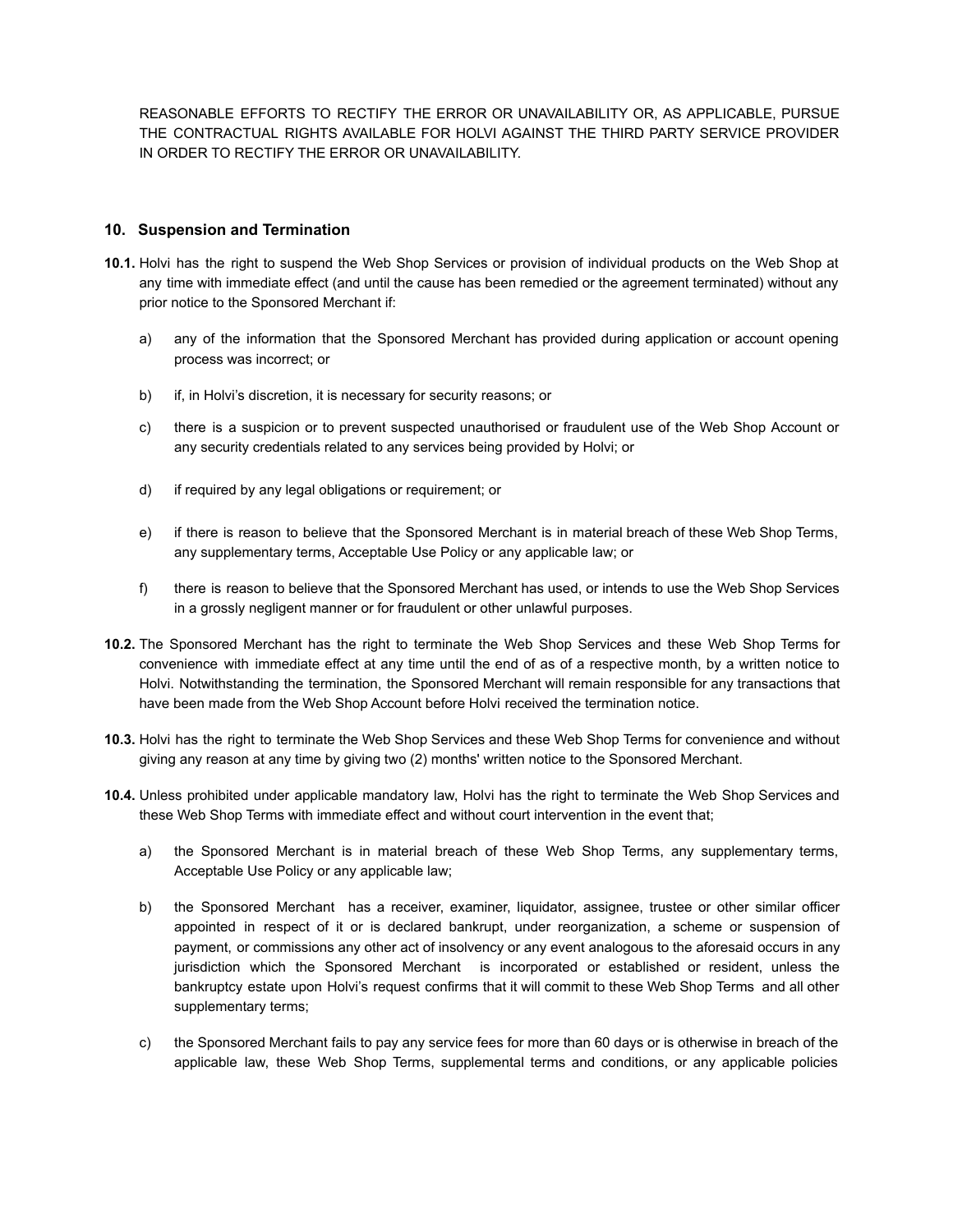specified herein;

- d) the Customer has used, or intends to use the Web Shop Account in a grossly negligent manner or for fraudulent or other unlawful purposes.
- **10.5.** In the event of suspension or termination Holvi will inform the Sponsored Merchant in advance otherwise immediately afterwards (to the extent that Holvi is permitted by law).
- **10.6.** Furthermore, and upon termination by either Party and for any reason the Sponsored Merchant will no longer be able to access their Web Shop Account. Furthermore, the website leading to the respective Web Shop of the Sponsored Merchant will be taken offline.
- **10.7.** The notice of suspension and termination shall be made electronically in accordance with Section 15 below.
- **10.8.** The Sponsored Merchant must pay the regularly charged service costs only to the extent that they relate to the period before the termination of these Web Shop Terms. If the Sponsored Merchant has prepaid such costs, Holvi shall refund such costs to the extent that they relate to the period after the termination of these Web Shop Terms.
- **10.9.** The termination does not alter the Sponsored Merchant's 's liability for transactions or obligations that shall survive any termination of these Web Shop Terms (particularly reg.: ).

# **11. Fees**

- **11.1.** The Sponsored Merchant shall pay the fees and charges for the use of the Web Shop Services according to the Pricing Terms.
- **11.2.** The Pricing Terms in force at any given time is available on our Website.
- **11.3.** Holvi may amend the service price list at any time pursuant to Section 12 below. The amendment shall be notified to the Sponsored Merchant electronically. The amendment enters into force on the date set out in the notice.

### **12. Amendments**

- **12.1.** Holvi may amend these Web Shop Terms, any supplemental terms, Acceptable Use Policy or the service price list at any time when deemed necessary. The amendments shall be notified to the Sponsored Merchant electronically in accordance with Section 15 below. The amendments enter into force on the date set out in the notice, however, at the earliest two (2) months from the date of the notification. The changes shall, however, enter into force 15 days from the date of notice if the changes are made due to technical and commercial reasons in conjunction with the Web Shop Services.
- **12.2.** The Sponsored Merchant shall be regarded as having accepted the amendments if the Sponsored Merchant does not object to them before the effective date. If the Customer objects to the amendments, the Customer and Holvi both have the right to terminate the Holvi Services and these Terms of Service with immediate effect and with no costs and fees.